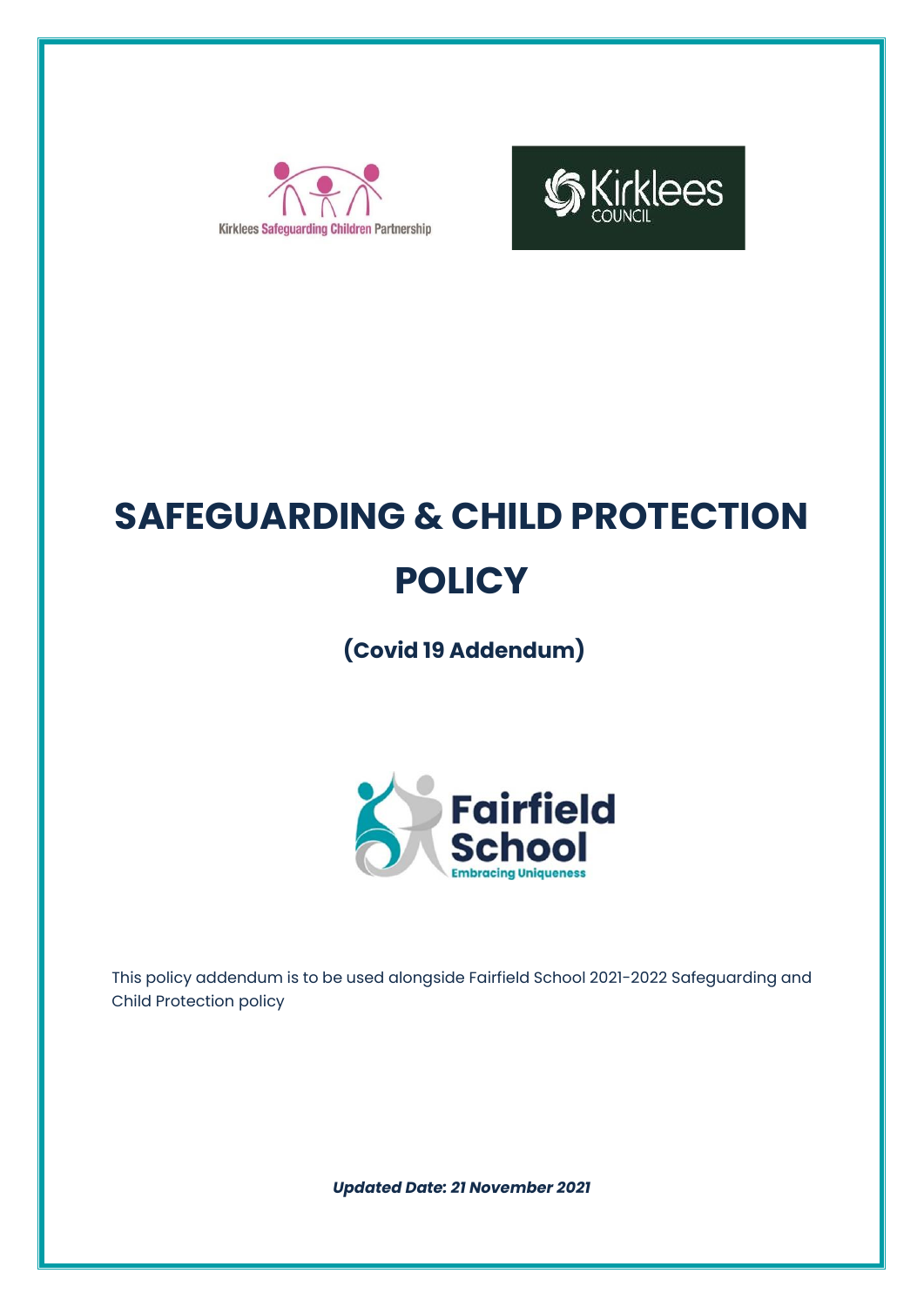## **Table of Contents**

| 2.  |  |  |  |  |  |
|-----|--|--|--|--|--|
| 3.  |  |  |  |  |  |
| 4.  |  |  |  |  |  |
| 5.  |  |  |  |  |  |
| 6.  |  |  |  |  |  |
|     |  |  |  |  |  |
|     |  |  |  |  |  |
|     |  |  |  |  |  |
| 8.  |  |  |  |  |  |
| 9.  |  |  |  |  |  |
| 10. |  |  |  |  |  |
| 11. |  |  |  |  |  |
| 12. |  |  |  |  |  |
| 13. |  |  |  |  |  |
| 14. |  |  |  |  |  |

#### <span id="page-1-0"></span>**Context**

This addendum of the school Safeguarding and Child Protection Policy applies from the start of the autumn term 2020. It reflects updated advice from Kirklees Safeguarding Childrens Partnership (KSCP) and Education Safeguarding Service.

It sets out changes to our normal child protection policy in light of coronavirus, and should be read in conjunction with our safeguarding and child protection policy. In this addendum, where we refer to measures to protect pupils who are at home, this means those who are learning at home for reasons to do with coronavirus – for example, due to clinical and/or public health advice, such as if there's a local lockdown or if they need to self-isolate.

This Addendum contains details of our safeguarding arrangements in the following areas:

- 1. Vulnerable Children
- 2. Attendance Monitoring
- 3. Designated Safeguarding Lead
- 4. Reporting a Concern
- 5. Safeguarding Training and Induction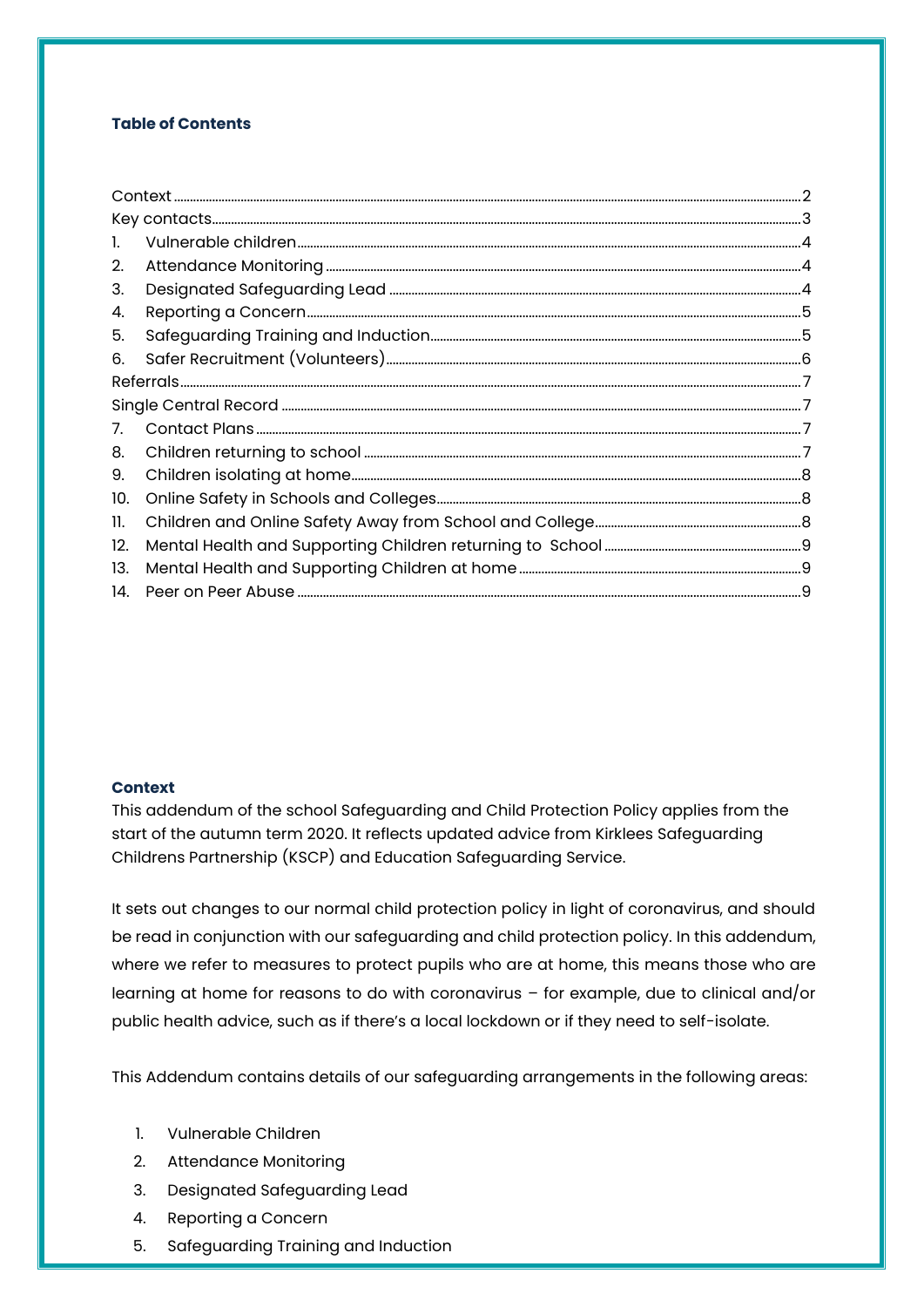- 6. Safer Recruitment/Volunteers
- 7. Contact plans
- 8. Children returning to school
- 9. Children isolating at home
- 10. Online safety in school and college
- 11. Children and online safety away from school and college
- 12. Mental health and supporting children returning to school
- 13. Mental health and supporting children at home
- 14. Peer on peer abuse

# <span id="page-2-0"></span>**Key contacts**

| <b>Role</b>                                                       | <b>Name</b>                        | <b>Contact</b><br>number     | <b>Email</b>                                                    |
|-------------------------------------------------------------------|------------------------------------|------------------------------|-----------------------------------------------------------------|
| <b>Designated</b><br><b>Safeguarding</b><br><b>Lead</b>           | Tanzila Ilyas                      | 01924 326103<br>07823 349015 | tanzilailyas@fairfieldschool.uk                                 |
| <b>Deputy</b><br><b>Designated</b><br><b>Safeguarding</b><br>Lead | <b>Rachel Holmes</b><br>Lucy Roche | 01924 326103<br>01924 326103 | rachelholmes@fairfieldschool.uk<br>lucyroche@fairfieldschool.uk |
| <b>Head</b><br><b>Teacher/DDSL</b>                                | John Page                          | 01924 326103<br>07823353161  | johnpage@fairfieldschool.uk                                     |
| <b>Chair of</b><br><b>Governors</b>                               | Tony<br>Pruchniewicz               |                              | tonypruchniewicz@fairfieldschool.uk                             |
| <b>Safeguarding</b><br><b>Governor</b>                            | Mandy Farrar                       |                              | mandyfarrar@fairfieldschool.uk                                  |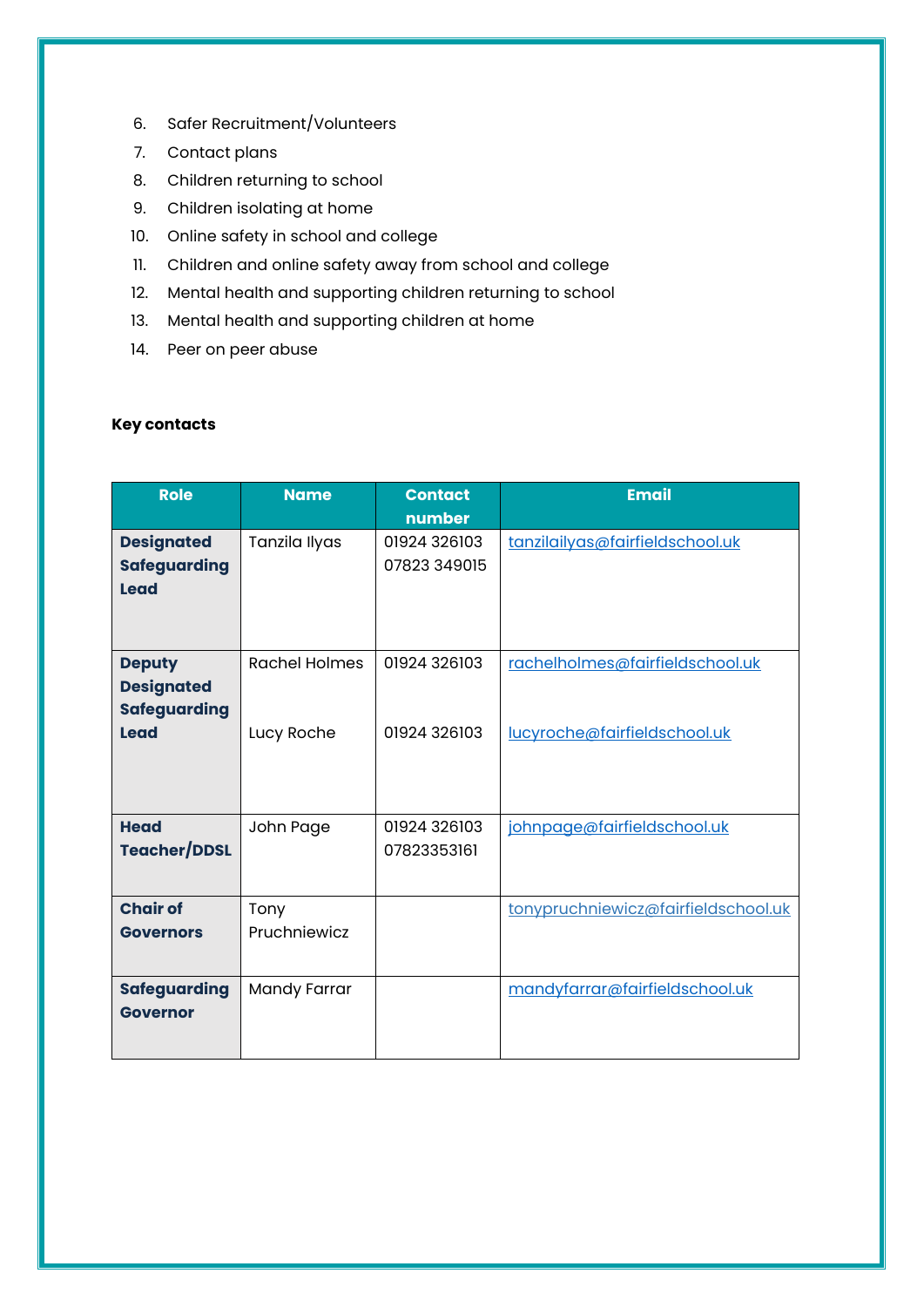## <span id="page-3-0"></span>**1. Vulnerable children**

- Those who have a social worker include children who have a Child Protection Plan and those who are looked after by the Local Authority. A child may also be deemed to be vulnerable if they have been assessed as being a Child in Need or otherwise meet the definition in section 17 of the Children Act 1989.
- Children and young people up to the age of 25 with education, health, and care (EHC) plans.
- Have been assessed as otherwise vulnerable by educational providers or LAs, for example those who are:
- On the edge of receiving support from children's social care services
- Adopted
- Living in temporary accommodation
- Young carers
- Considered vulnerable by the school and/or LA

# <span id="page-3-1"></span>**2. Attendance Monitoring**

Fairfield school will resume taking the attendance register. School will also follow guidance from the Department for Education on how to record attendance and what data to submit.

All pupils of compulsory school age will be expected to attend school unless a statutory reason applies (for example, the pupil has been granted a leave of absence, is unable to attend because of sickness, is unable to attend because of clinical and/or public health advice, is absent for a necessary religious observance).

Where any child we expect to attend school doesn't attend, or stops attending, our school staff will follow the LA first day calling procedure and ring /text parents/carers to establish the reason that the child(ren) have not attended their pre-arranged place in school.

Emergency contact and first day calling procedure <https://secure2.sla-online.co.uk/v3/Resources/Page/14663>

To support the above, we will, when communicating with parents and carers, confirm emergency contact numbers are correct and ask for any additional emergency contact numbers where they are available.

Social workers will be notified in cases where children have been allocated one.

#### <span id="page-3-2"></span>**3. Designated Safeguarding Lead**

Fairfield School has a Designated Safeguarding Lead (DSL) and a Deputy DSL

The Designated Safeguarding Lead is: Tanzila Ilyas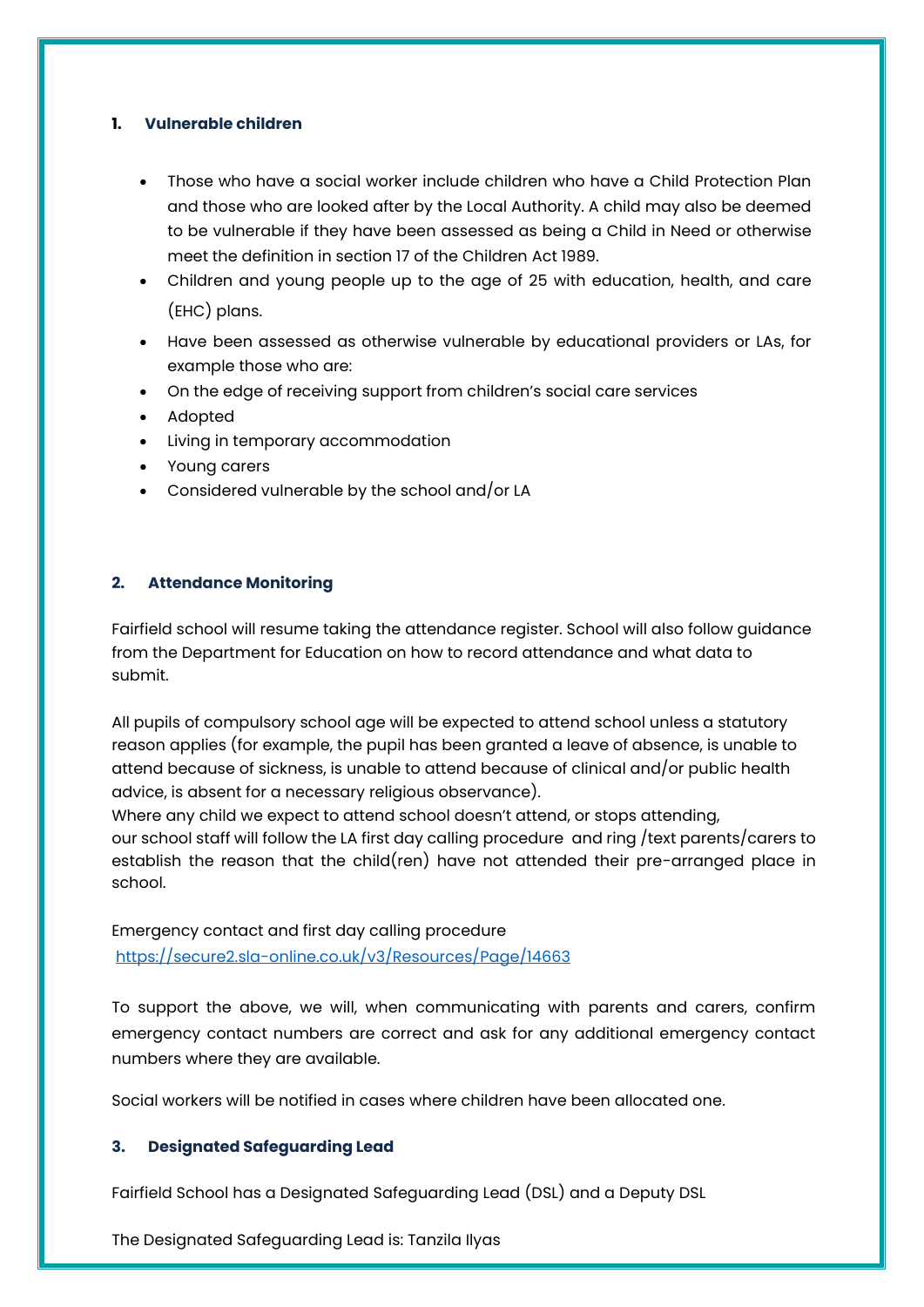The Deputy Designated Safeguarding Leads are: John Page/Rachel Holmes/Lucy Roche

The optimal scenario is to have a trained DSL (or deputy) available on site. Where this is not the case a trained DSL (or deputy) will be available to be contacted via phone or online video - for example when isolating at home.

Where a trained DSL (or deputy) is not on-site, in addition to the above, a senior leader will assume responsibility for co-ordinating safeguarding on site.

This might include updating and managing access to child protection records and liaising with the offsite DSL (or deputy) and as required liaising with children's social workers where they require access to children in need and/or to carry out statutory assessments at the school or college.

All our school staff and volunteers will have access to a trained DSL (or deputy). On each day the staff on-site will be made aware of who that person is and how to speak to them.

The DSL will continue to engage with social workers, and attend all multi-agency meetings, which can be done remotely.

# <span id="page-4-0"></span>**4. Reporting a concern**

Where staff has a concern about a child, we will continue to follow the process outlined in the school Safeguarding Policy, this includes making a report which can be done remotely.

In the unlikely event that a member of staff cannot access their systems from home, they will email the Designated Safeguarding Lead, Deputy DSL and Headteacher. This will ensure that the concern is received.

Staff will be reminded of the need to report any concerns immediately and without delay.

Where a staff member is concerned about an adult working with children in the school, they will report the concern to the headteacher. If there is a requirement to make a notification to the headteacher whilst away from school, this should be done verbally and followed up with an email to the headteacher.

Concerns around the Headteacher should be directed to the Chair of Governors: Tony Pruchniewicz

# <span id="page-4-1"></span>**5. Safeguarding Training and Induction**

The Local Authority is delivering DSL and whole school safeguarding training remotely until further notice whilst there remains a threat of the COVID-19 virus.

The DSL will communicate with existing staff any new local arrangements, so they know what to do if they are worried about a child.

The DSL will deliver updates at regular intervals to staff teams and at least annually.

Where new staff are recruited, or new volunteers enter school, they will continue to be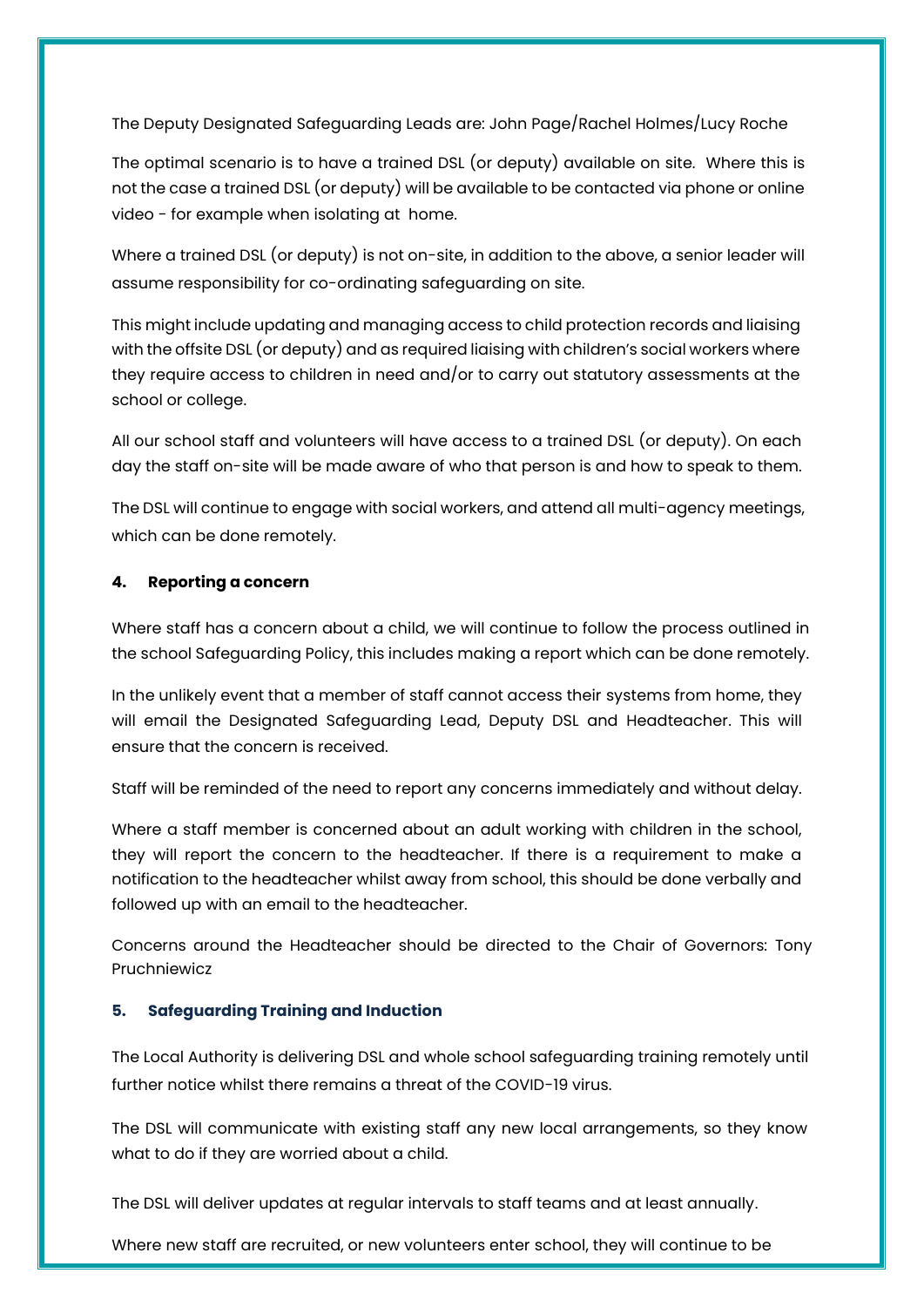provided with a safeguarding induction.

# <span id="page-5-0"></span>**6. Safer Recruitment (Volunteers)**

It remains essential that unsuitable people are not allowed to enter the children's workforce or gain access to children. If we recruit new staff, we will continue to follow the relevant safer recruitment processes for our setting and part three of KCSIE 2020.

In response to COVID-19, the Disclosure and Barring Service (DBS) has made changes to its guidance on standard and enhanced DBS ID checking to minimise the need for face-toface contact.

Where we are utilising volunteers, we will continue to follow the checking and risk assessment process as set out below. Under no circumstances will a volunteer who has not been checked be left unsupervised (out of the line of sight) or allowed to work in regulated activity.

Volunteers who, on an unsupervised basis teach or look after children regularly, or provide personal care on a one-off basis in schools and colleges, will be in regulated activity. We will obtain an enhanced DBS certificate (which should include barred list information) for all volunteers who are new to working in regulated activity.

Existing volunteers in the regulated activity do not have to be re-checked if they have already had a DBS check (which includes barred list information). However, we will undertake a risk assessment and use our professional judgment and experience when deciding whether to obtain an enhanced DBS certificate for any volunteer not engaging in regulated activity.

In doing so we will consider:

- the nature of the work with children;
- what the establishment knows about the volunteer, including formal or informal information offered by staff, parents and other volunteers;
- whether the volunteer has other employment or undertakes voluntary activities where referees can advise on suitability;
- whether the role is eligible for an enhanced DBS check. Details of the risk assessment should be recorded.

Regarding members of the school or college workforce already engaging in a regulated activity and who already have the appropriate DBS check, there is no expectation that a new DBS check should be obtained where that member of the workforce temporarily moves to another school or college to support the care of children. The type of setting on the DBS check, for example, a specific category of school, is not a barrier. The same principle applies if childcare workers move to work temporarily in a school setting. The receiving institution should make a risk assessment as they would for a volunteer (see above).

Whilst the onus remains on us to satisfy ourselves that someone in our school has had the required checks, this can be achieved, if the receiving institution chooses to, via seeking assurance from the current employer rather than requiring new checks.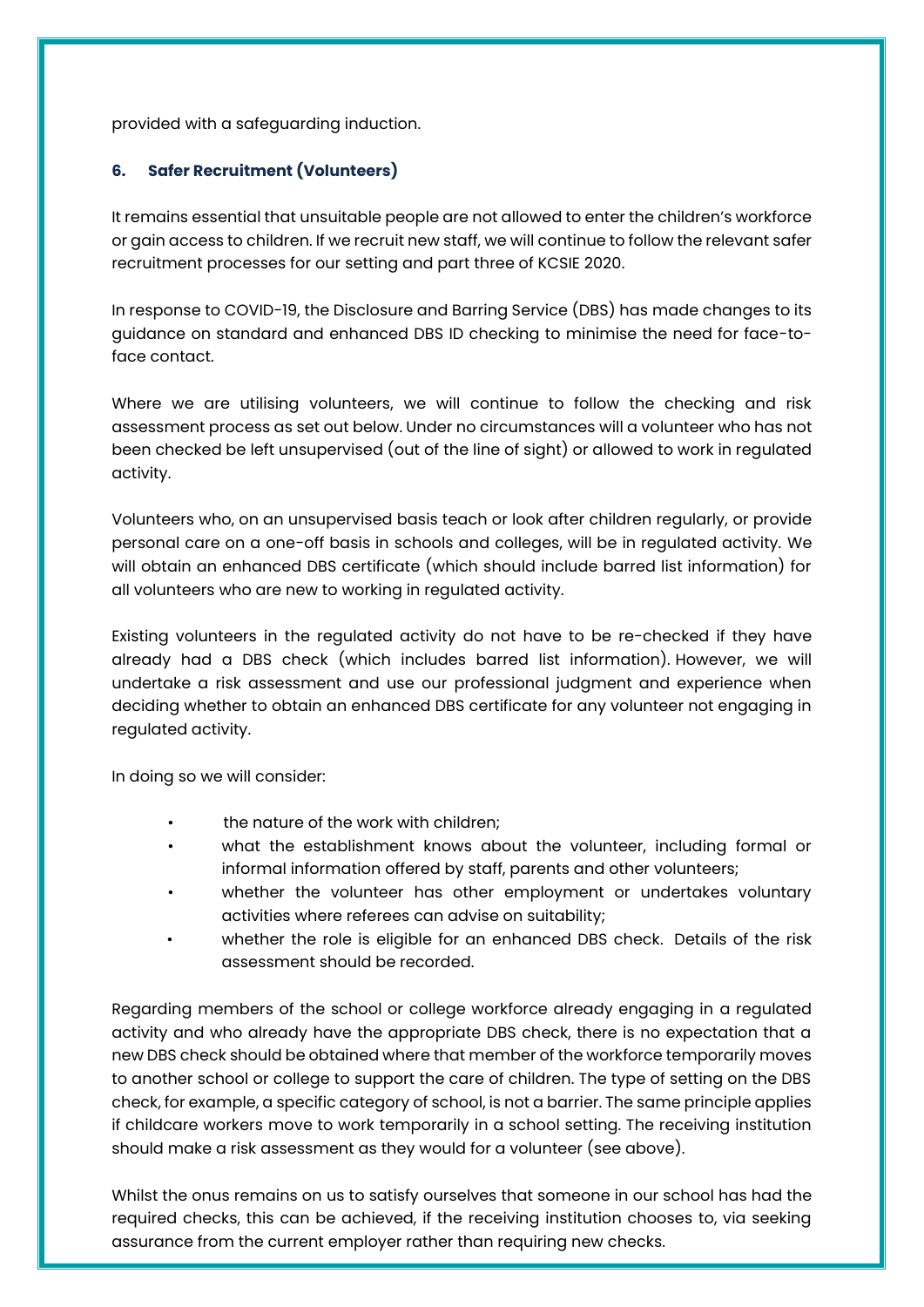## <span id="page-6-0"></span>**Referrals**

We will continue to follow our legal duty to refer to the DBS anyone who has harmed or poses a risk of harm to a child or vulnerable adult.

We will also continue to consider and make referrals to the Teaching Regulation Agency (TRA) if required via [Misconduct.Teacher@education.gov.uk.](mailto:Misconduct.Teacher@education.gov.uk) 

All referrals received by the TRA will continue to be considered. Where referrals on serious safeguarding matters are received and it is deemed that there is a public interest in doing so consideration will be given as to whether an interim prohibition order (IPO) should be put in place. The TRA will continue to progress all cases but will not schedule any hearings at the current time.

## <span id="page-6-1"></span>**Single Central Record**

Whilst acknowledging the challenge of the current environment, it is essential from a safeguarding perspective that DSL/DDSL are aware, on any given day, which staff/volunteers will be in the school, and that appropriate checks have been carried out, especially for anyone engaging in regulated activity. As such, we will continue to keep the single central record (SCR) up to date.

The SCR can, if we choose, provide the means to log everyone that will be working or volunteering in school on any given day, including any staff who may be on loan from other institutions. The SCR can also, if we choose, be used to log details of any risk assessments carried out on volunteers and staff on loan from elsewhere.

# <span id="page-6-2"></span>**7. Contact Plans**

Fairfield school will have contact plans for children with a social worker, and other children this school may have safeguarding concerns for circumstances where the child is at home.

Each child has an individual plan, which sets out:

- How often the school will make contact this will be at least once a week
- Which staff member(s) will make contact as far as possible, this will be staff who know the family well
- How staff will make contact this will be over the phone, doorstep visits, or a combination of both
- These plans will be recorded in school on the child's file
- We have agreed on these plans with children's social care where relevant, and will review them half termly.

# <span id="page-6-3"></span>**8. Children returning to school**

• The DSL (or deputy) will do all they reasonably can to find out from parents and carers whether there have been any changes regarding welfare, health and wellbeing that they should be aware of before children return. Parents/carers are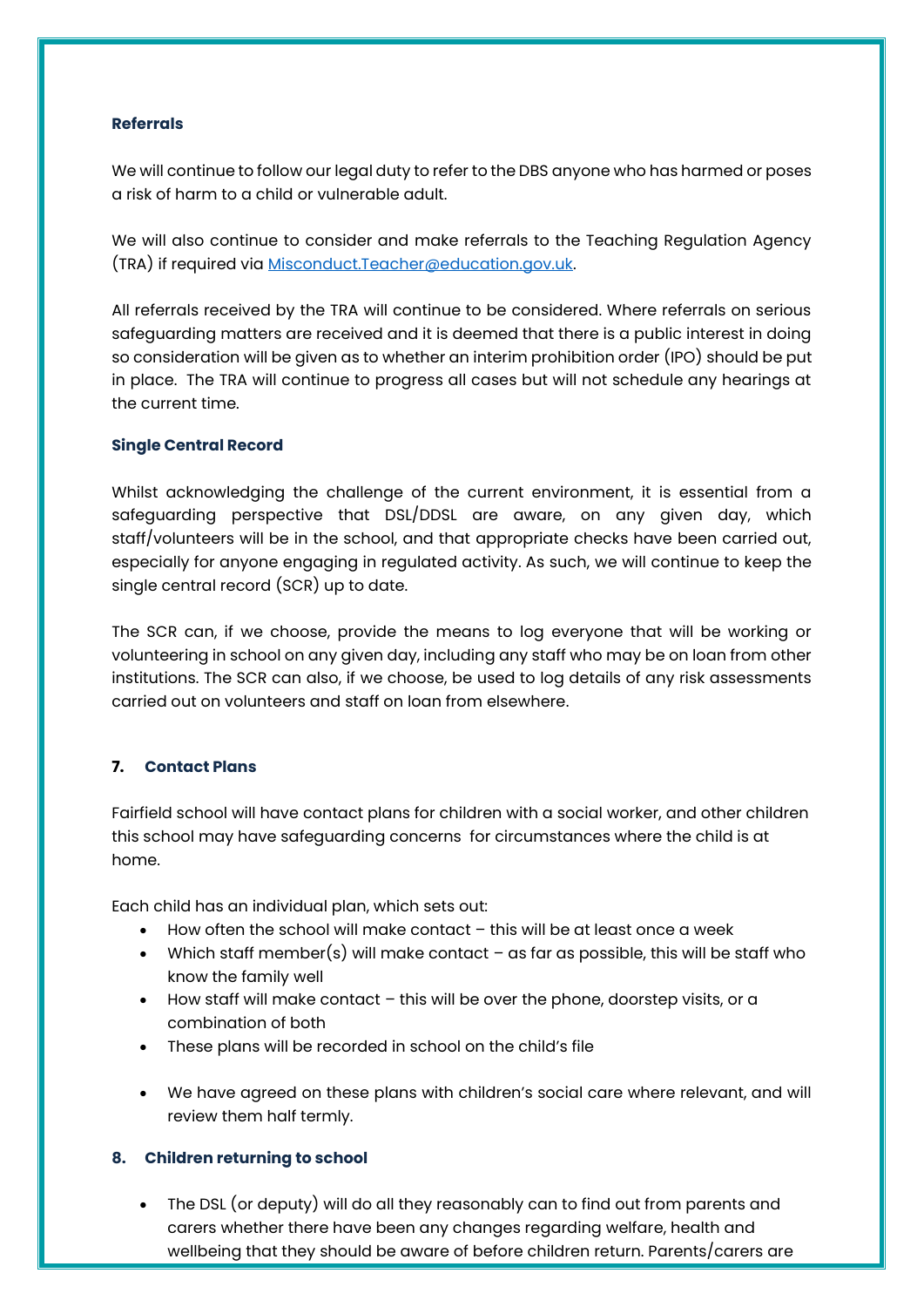actively encouraged to report changes in circumstances to a DSL.

- They will also liaise with the school nurse(s) to gather relevant information about any support provided by school nursing services while children have not been in school.
- The DSL (and deputy) will be given time to support staff and children regarding new concerns (and referrals as appropriate) as children return to school.
- Staff and volunteers will be alert to any new safeguarding concerns as they see pupils in person.

# <span id="page-7-0"></span>**9. Children isolating at home**

Fairfield school will maintain contact with children who are at home. Staff will try to speak directly to children at home to help identify any concerns. They will use school phones and devices to make calls home. Or, if necessary they will use personal phones but they will withhold their number.

Staff and volunteers will look out for signs like:

- Not completing assigned work or logging on to school systems
- No contact from children or families
- Seeming more withdrawn during class check-ins

# <span id="page-7-1"></span>**10. Online Safety in Schools and Colleges**

- Our School will continue to provide a safe environment, including online My Teams/Zoom session. This includes the use of an online filtering system.
- Where students are using computers in school, appropriate supervision will be in place.

# <span id="page-7-2"></span>**11. Children and Online Safety Away from School and College**

It is important that all staff who interact with children, including online, continue to look out for signs a child may be at risk. Any such concerns should be dealt with as per the school safeguarding and child protection policy and where appropriate, referrals will still be made to children's social care and as required, the police.

Online teaching should follow the same principles as set out in the school code of conduct.

This school will ensure any use of online learning tools and systems is in line with privacy and data protection/GDPR requirements.

Where staff are interacting with children online, they will continue to follow the schools existing, Remote Learning Guidance.

School will make sure children know how to report any concerns they have back to our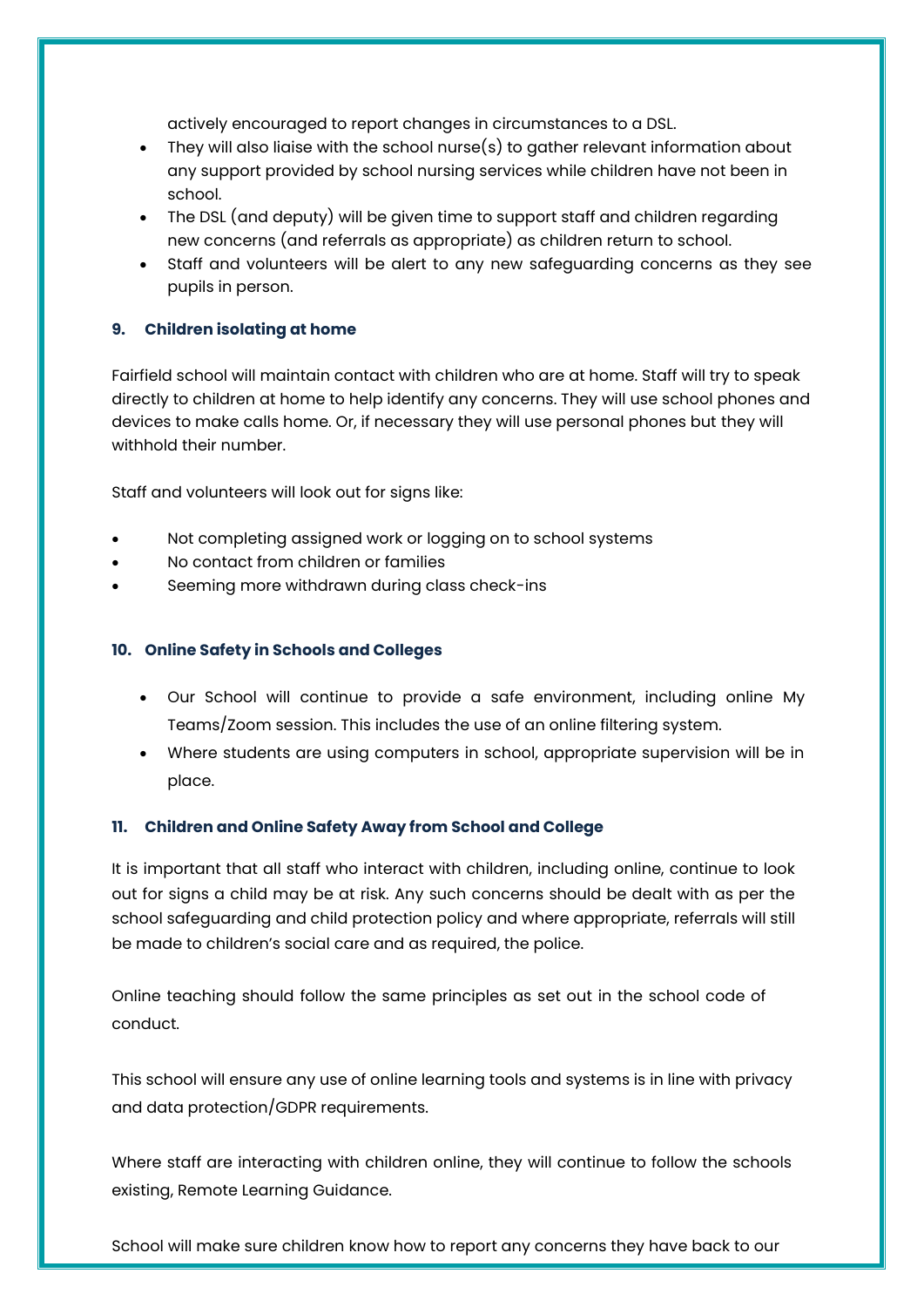school, and signpost them to other sources of support too.

All staff sign the acceptable use policy annually and these are applicable to remote learning. Pupils and parents are expected to sign the home school online learning agreement.

Staff will continue to be alert to signs that a child may be at risk of harm online, and act on any concerns immediately.

Below are some things we will consider when delivering virtual lessons, especially where webcams are involved:

- Staff and children must wear suitable clothing, as should anyone else in the household.
- Any computers used should be in appropriate areas and the background should be blurred.
- Live classes should be kept to a reasonable length of time, or the streaming may prevent the family 'getting on' with their day.
- Language must be professional and appropriate, including any family members in the background.
- Staff must only use platforms provided by school to communicate with students
- Staff should record, the length, time, date and attendance of any sessions held.

# <span id="page-8-0"></span>**12. Mental Health and Supporting Children returning to School**

Fairfield school is committed to ensuring the safety and wellbeing of all its students and we will continue to be a safe space for children to attend and flourish. Staff and volunteers will be aware of the possible effects that this period may have had on pupils' mental health. They will look out for behavioural signs, including pupils being fearful, withdrawn, aggressive, oppositional or excessively clingy, to help identify where pastoral support may be needed.

#### <span id="page-8-1"></span>**13. Mental Health and Supporting Children at home**

- Where possible, school will continue to offer our current support for pupil mental health for all pupils. Pupils who access counselling will do this at home remotely.
- School will also signpost all pupils, parents/carers and staff to other resources to support good mental health at this time.
- When setting expectations for pupils learning remotely and not attending school, teachers will bear in mind the potential impact of the current situation on both children's and adults' mental health.
- Staff and volunteers will be alert to mental health concerns in children who are at home, and act on these immediately by liasing with the DSL.

#### <span id="page-8-2"></span>**14. Peer on Peer Abuse**

If we receive a report of peer on peer abuse, we will follow the principles as set out in part 5 of KCSIE and those outlined within the school safeguarding and child protection policy.